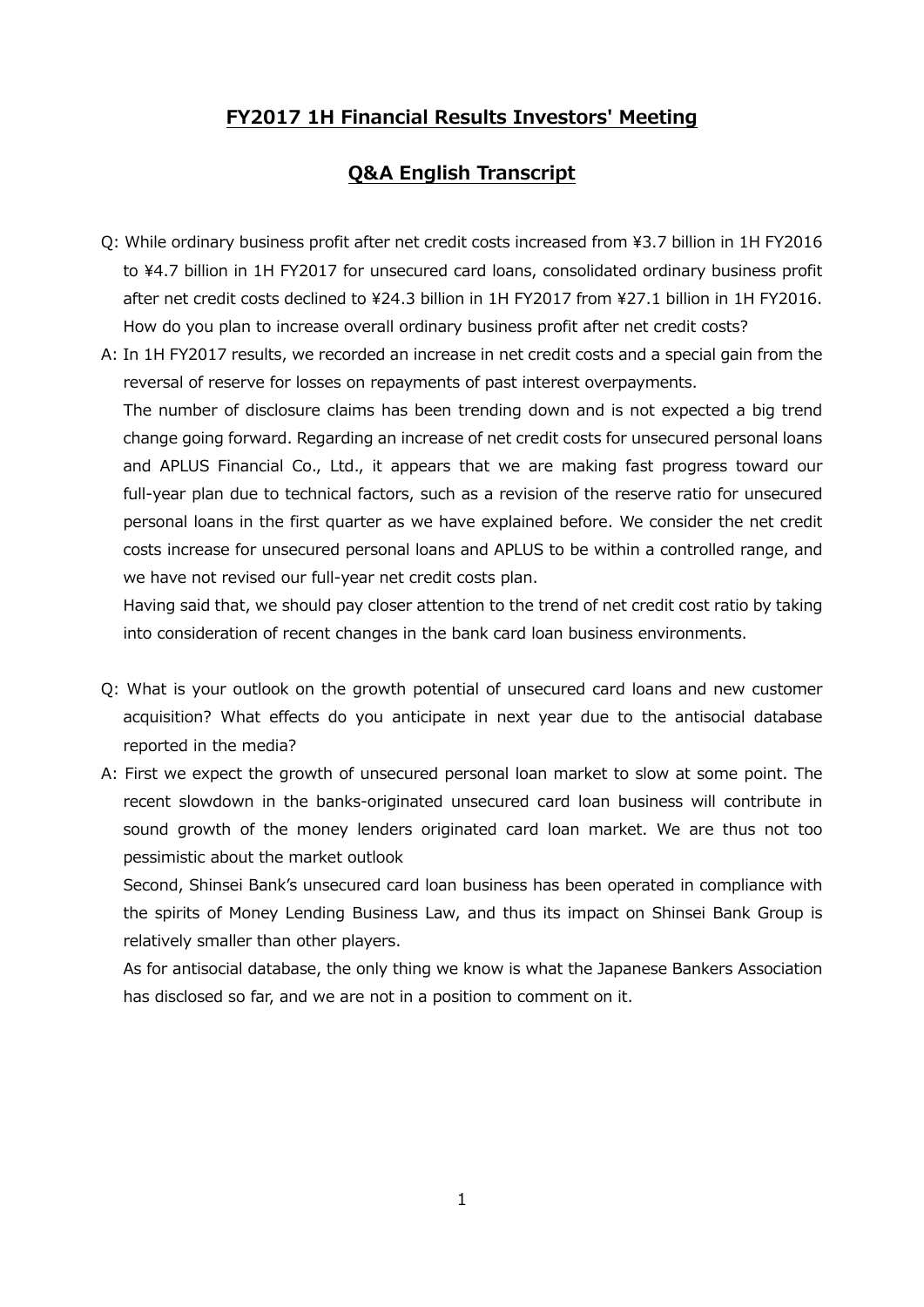- Q: While an increase in net credit cost stemming from a higher balance of unsecured card loans is inevitable, what is your outlook on the business and changes in the approval rate?
- A: We have not relaxed our credit standards, but have taken various steps to attract more customers and improve the approval rate. The normalized net credit cost ratio is within our target range. It appears to be trending up, and we will examine more closely whether the net credit cost ratio is actually trending up, or staying within a reasonable range as a result of control measures.

 There is no evidence of deterioration in the quality of our loan portfolio at present, but we will be monitoring it closely going forward, because some aspects can be affected by the market as a whole.

- Q: Does the current level of your capital adequacy ratio have you change your capital policy?
- A: We do not think minor fluctuations of our capital ratio could impede the degree of freedom of our capital policy.
- Q: In the context of the antisocial database issue reported in the media, how will your business be affected what if consumer finance companies are able to offer the same day loans but banks are not?
- A: The only thing we know about it is what the Japanese Bankers Association has disclosed so far, and we are not in a position to comment on it. If the media report is true, then there will be some impact on our business. We are carrying out various simulations, but we are not able to comment at this stage
- Q: If major shareholder J.C. Flowers (JCF) Group sells its stake to another shareholder, will that have any effect on your management direction?
- A: As we have explained so far, the JCF Group is an investment fund and it should be a natural action to exit from an investment at some point. Mr. Flowers is a director of Shinsei Bank, but he does not single-handedly determine the Bank's strategy. Thus his exit does not mean that there will be a major change in our management direction.
- Q: Does "annual" in the sentence of "annual shareholder return plan" mean FY2017?
- A: Yes, that is correct.
- Q: Can you provide more details on your intention to "maintain or preferably improve the total payout ratio"?
- A: It is the management's intention to maintain or improve the total payout ratio from the previous fiscal year, and should be interpreted literally.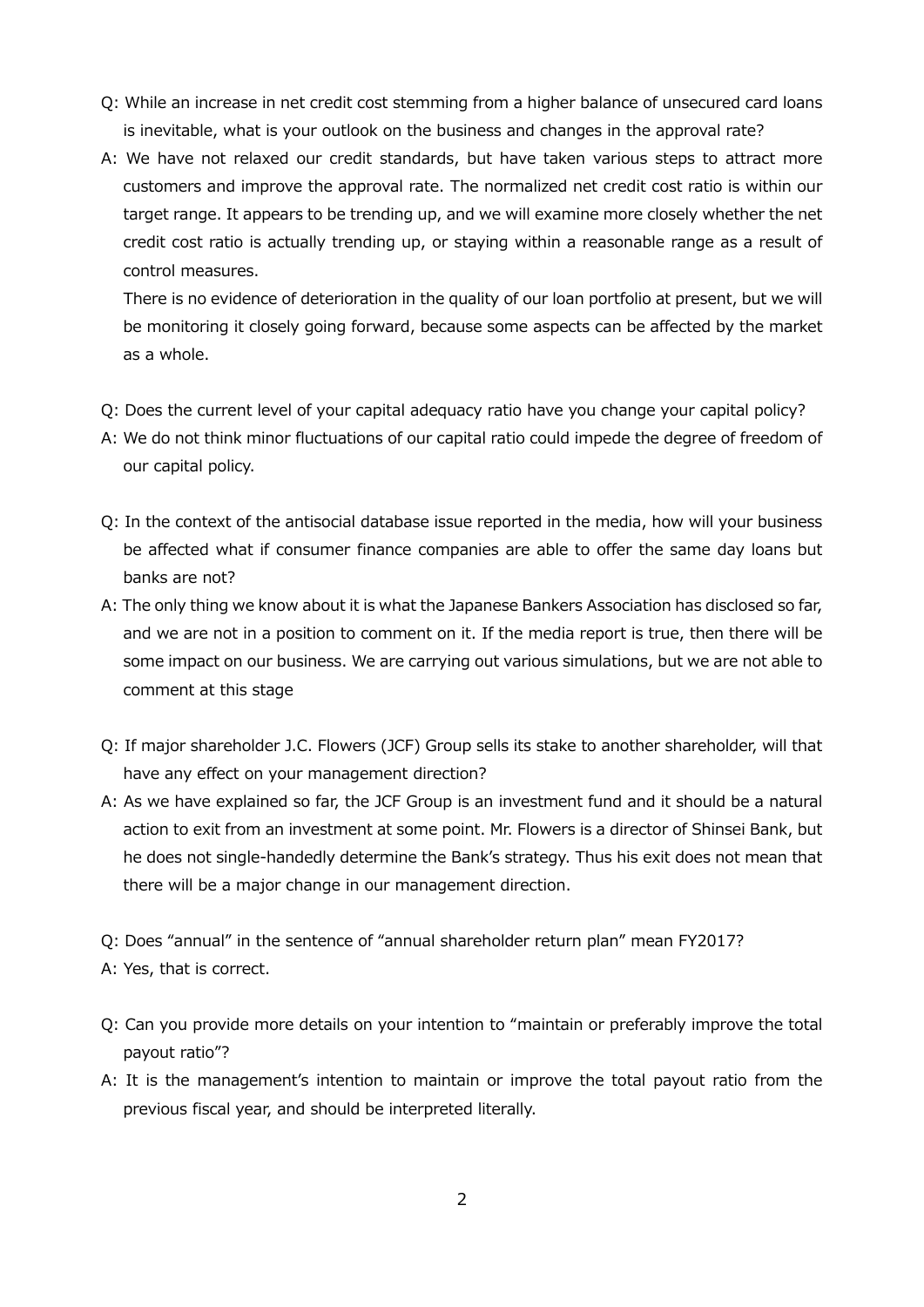- Q: Are the external environment and your financial condition constraining factors for the maintenance and improvement of your total payout ratio?
- A: We must take various factors into consideration when discussing shareholder returns as it includes dividends and share buybacks. Generally speaking, the external environment such as a financial crisis is a constraining factor for shareholder returns. If we look at shareholder returns in relation to earnings performance, financial condition would also become a factor that affects shareholder returns. However, the external environment and the Bank's financial condition are not constraining factors for shareholder returns at this point in time.
- Q: Page 5 of the presentation material say that you intend to review "the third MTMP reflecting changes in the external environment", but do you have any assumptions for the external environment other than the negative interest rate policy? And why do you say "to be reviewed" instead of "being reviewed"?
- A: We do not have any specific assumptions about changes in the external environment at present.

 We used the phrase "to be reviewed", because FY2018 is the final year of our third MTMP and we are at the stage of developing the next fiscal year's budget. We will consider revising the MTMP in the budgeting process.

- Q: Regarding the productivity enhancement project, which business segment's expenses will show the 2.0 billion effect of the FY2017 plan?
- A: The effect of the Group based purchasing organization has already appeared in nonpersonnel expenses. Reducing the volume of work by consolidation and unified operation of Group Company back office functions allows us to deploy surplus personnel to other business area. This effect will be reflected in personnel expenses by reducing the number of new graduate and mid-career recruits. These effects are allocated to expenses across business segments.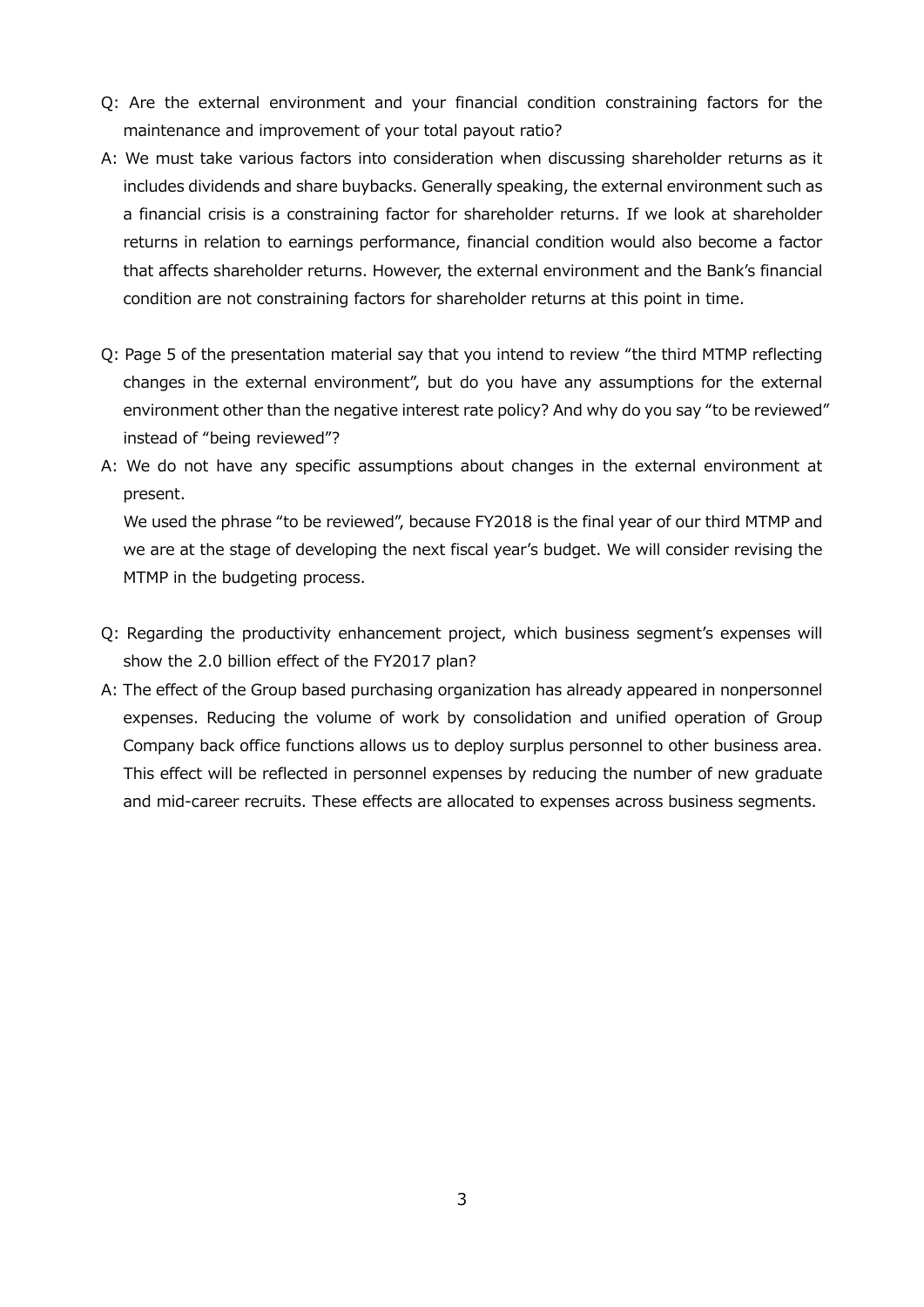- Q: In the presentation material on the Retail Banking business for the IR Day held in February 2017, you stressed the need to maximize customer base in terms of both the quality and quantity.. What progress have you made in the past six months? What action do you plan to take in response to a harsh business environment?
- A: We have revised our management accounting system in the Retail Business, breaking down profits and losses into housing loans, asset management products, funding etc., to identify problem areas in more detail.

 As part of this process, we are discussing issues such as what type of customers we should focus on in terms of our business strategy for asset management products sales and how we should think about revising the loyalty program. In terms of sales channels, we currently have a network of branches that specialize in consultation, and we are developing to coordinate with online, video/call center and branches.

 We are working on projects based on the understanding that the business requires an overhaul, including these aspects.

- Q: In the context of bank card loan balance growth, what is your outlook for the market as a whole?
- A: In the short term, we foresee a considerable market slowdown. Considering Japan's demographics (aging population with a low birth rate), the domestic market will inevitably reach a saturation point someday, as noted in our severe medium-term outlook for growth of the unsecured personal loan market at our February 2017 IR Day presentation. Having said that, it may be possible that healthy market conditions will allow us to see more sustainable growth than expected due to the recent slowdown of the bank card loan business. The Group's strategy is to make the overseas business a pillar of earnings. We have started

working on a joint venture in Vietnam, supplying systems in Thailand, and initiatives in Hong Kong.

- Q: What is your image for growth of Shinsei Bank's unsecured card loans in the short and medium term?
- A: The Bank manages *Shinsei Bank Card Loan Lake* in a disciplined manner in compliance with the spirits of the Money Lending Business Law. We therefore do not expect demand for our business to decline sharply even if market growth slows as a result of changes in the bank card loan market. Even if there were to be a short-term negative effect, we believe we can take steps that harness our strengths.
- Q: What is your outlook for net credit costs for unsecured card loans?
- A: We need to keep a close watch on net credit costs, because they are also affected by competitors' movements. We will carefully monitor the situation to check for credit contraction as an overreaction to an increase of multiple borrowers.